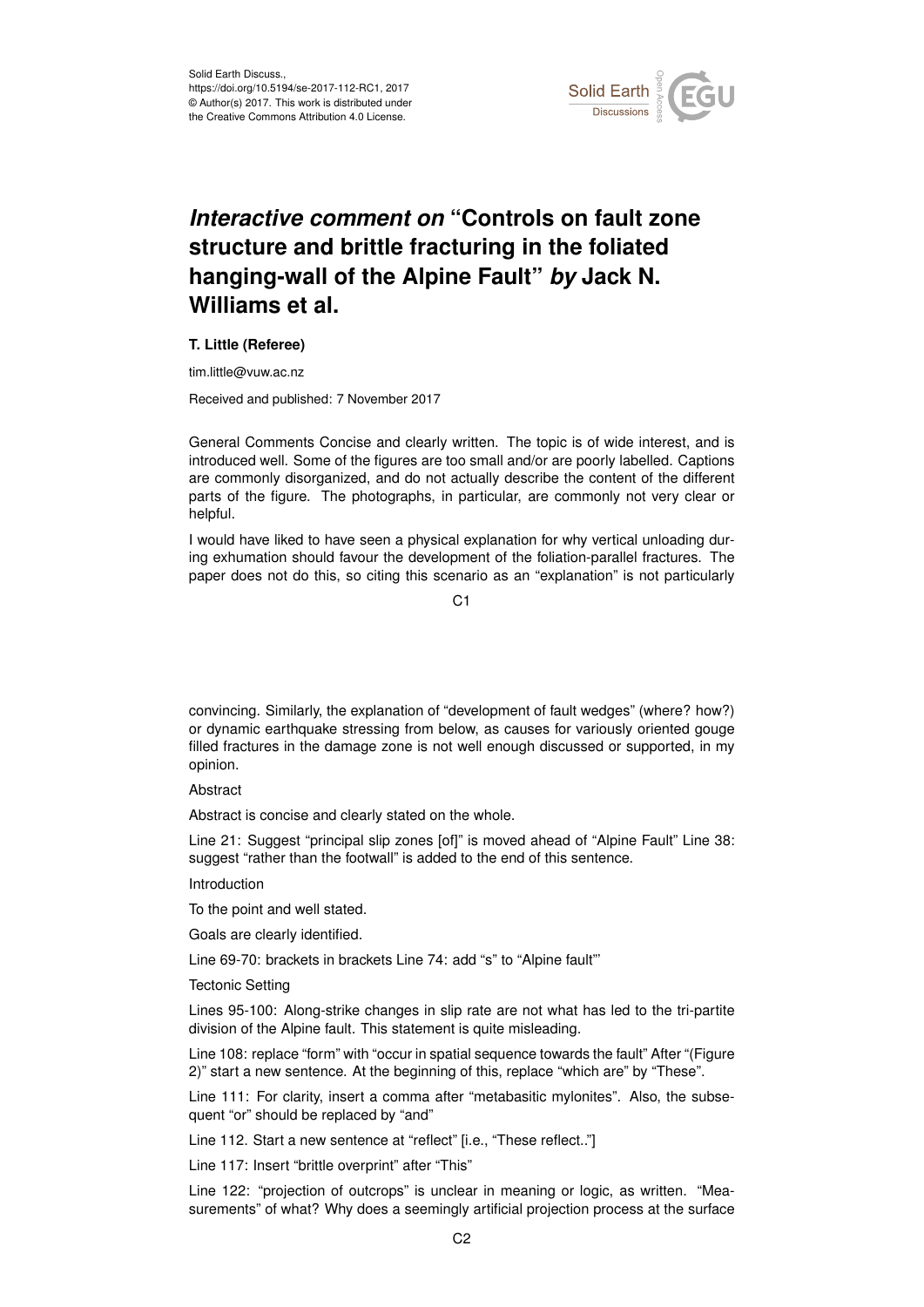require a planar zone at >4 km depth? What are the assumptions?

Line 125: I disagree that the AF necessarily has a dip of 45 degrees at >4 km, or that the data mentioned by the authors demonstrates this, and I note that the statement is not supported by any references.

Methodology In Section 3.1 need to start out by pointing out the known shallow dip of the fault at DFDP-1?

Line 140: If the DFDP-1 holes are up to 150 m deep, why was only 25 m of core investigated for this study? Explain.

Line 152. Insert comma after "Appendix A"

Line 156. "Distances" is vague. How measured, in what direction?

Line 160: They were measured not "collected"

Line 163: What uncertainties in the measured quantities (e.g., fracture density) are introduced by assuming a generic "thrust" fault dip of exactly 30◦ when the actual fault dip may be different than that?

Line 164: an extraneous comma.

Line 166: it is a method, not a "methodology". The "-ology" is a little pretentious, in my opinion.

Line 180: I disagree that Norris and Cooper (1995) demonstrated that the Alpine fault dips c. 45◦ below the Amythyst tunnel locality. Also, "circa" is a time term, not a spatial or angular term.

Line 181: See my statement above regarding line 163 and uncertainties tied to an assumed fault dip.

Lines 187-190: "intense fracturing" adjacent to "minor" faults is not measured, nor was it captured in the cores (due to their poor recovery). For the paper, only quite intact

 $C<sub>3</sub>$ 

cores (i.e., the least fractured intervals) were imaged by CT from which corresponding fracture densities were derived. How representative are these fracture density estimates likely to be? Are they maxima or minima?

Shouldn't this sampling bias be acknowledged and implications for using the results be mentioned?

Lines 198-200: This statement is only true if the top vs. bottom of each piece of core was marked as they came out of the ground. Please elaborate.

Line 199: What is the "known orientation," how was it measured, and what are the uncertainties in this assigned dip/ or dip direction?

**Results** 

Line 214: What are the criteria used to distinguish "fractures" from "foliations" in the BHTV? To what degree can one be confident that these criteria "work"? How about your comparison of the BHTV plots with the cores?

Line 217: What is meant by "type of fracture"? Vague and unclear. Do you mean "host rock type"?

Line 221: It would be good and appropriate here to site a statistical measure of fault attitude "clustering" rather simply stating qualitatively that one subset of the data is "more clustered" than the other. The plots are not very convincing on their own.

Line 251: Be exact. This is in the Alpine Schist.

Discussion Lines 269-274. Authors refer to the field-observed fractures at >160 m from fault as being "mostly open." Given they are observed at the face of an outcrop in a high rainfall setting, can one be sure that they do not have gouge in them at depth a short distance below the exposed ground surface? See your lines 258-259. Do you really know that they are open? In the Amethyst road tunnel, which is >160 m from the fault, many of the observed foliation-parallel fractures are gouge filled (personal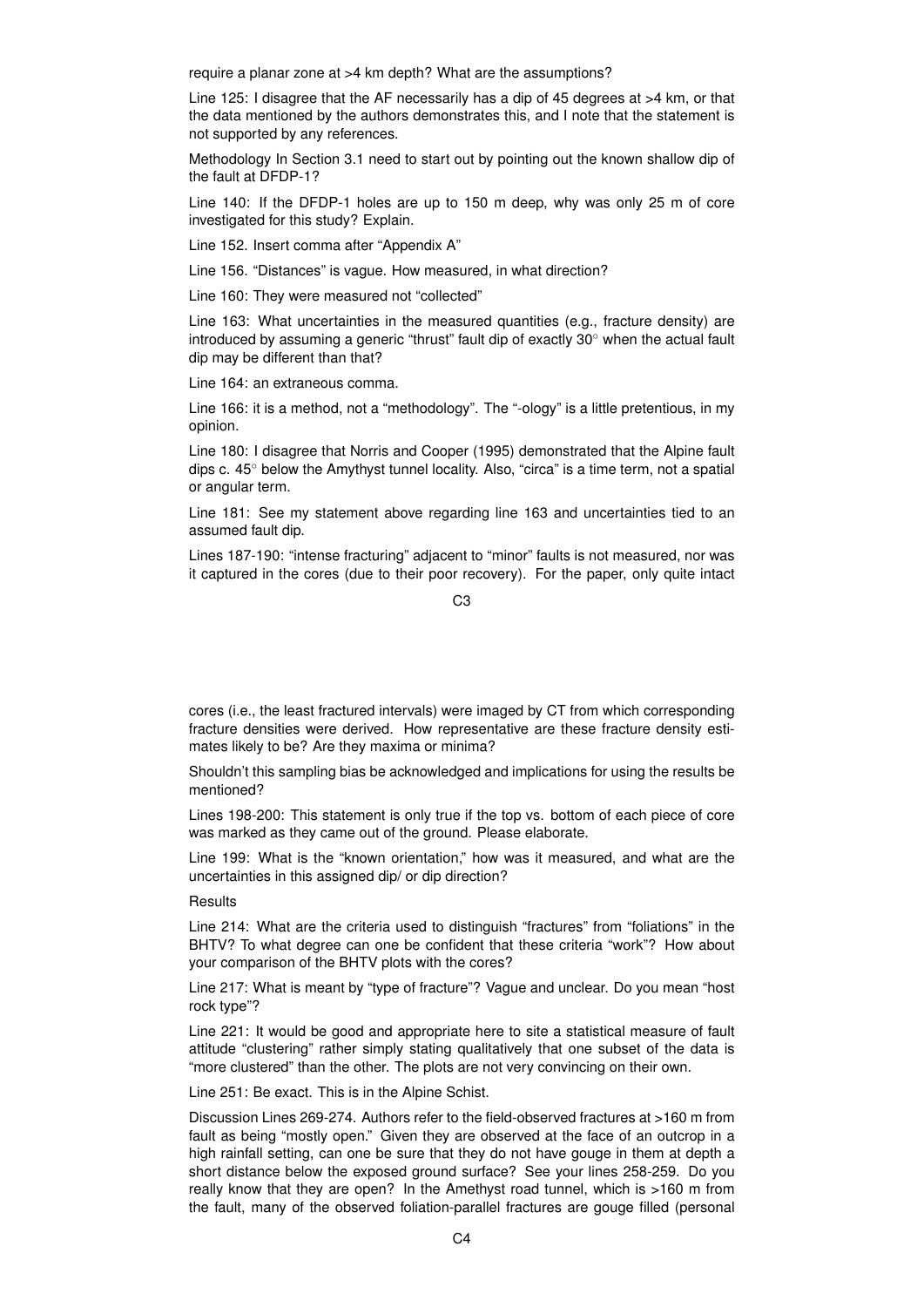observation).

Lines 306-307: I am unconvinced that the transect data has demonstrated a "confining pressure" cause/effect for foliation-parallel fracturing/or not. This is an interpretationâĂŤnot a fact.

Line 332: I have no idea what "broadly oriented" means.

Lines 321-322 and Line 331: These statements seem to contradict one another: The fracture density is spatially constantâ ATbut it isn't(?). Please clarify and be exact and consistent.

Line 336: "They are considered necessary" By whom? Why? This is weak and inexact language.

Line 348: I have no idea what an "intensive" fracture is.

Line 368: depends on your definition of "fault zone" As you point out, this is not an absolute or clearly defined quantity. And what do you mean by "total" fault zone width? Are there other measures of "partial" fault zone width?

Line 379: unclear what is meant by "this set"

Lines 390, 393, 394: more apparent self-contradictions: Is the distance <360 m or is it c. [sic] 500 m? This is VERY confusing. The role of gouge infilling/ or not in these descriptions is not well explained.

Line 397: "development of fault wedges" is a vague physical "explanation" for the occurrence for a spatial zone of gouge-filled fracturing. This interpretation has not been well explained or justified.

Fig. 1. I disagree that "all active onshore faults" are depicted in this figure. The heavy black line (road) is not labelled or explained, and it is shown far too bold, in my opinion. The road should not be the most conspicuous line feature on this map (but is), in fact it should probably not be shown at all. Why is the transport route even relevant?

 $C<sub>5</sub>$ 

Lettering/font in the key is too small to be legible.

Fig. 2. Location of image in part a) is not stated.

Fig. 5. Yellow symbols in c) are faint and hard to read. Same for purple symbols in d) and red symbols in a).

Symbols are illegibly tiny and the lettering in the key are too small.

Fig. 6. Where were the samples in a, b, and c collected? What intervals? OK I now see this is stated at the bottom of the caption (It makes more sense to cite the interval for parts a, b, c as part of the caption for parts, respectively. This is more efficient.

Caption for c should say "In this sample [of what rock type?], fractures show a preference to be aligned. . ."

Fig. 7. Pole symbols and lettering in b are too small.

Fig. 8. This caption is disorganized, inexact, and confusing. The photos are of limited use at the scale they are presented and they lack adequate labelling and discussion. What are the yellow arrows pointing to? The features in each photo should be labelled on the figure and sequentially and individually discussed and in the caption. What is the scale of  $g$ )? e) is almost unreadably muddy. The caption should identify what particular samples were chosen for the CT scans in the lower row of images (parts c, f, and i) and how these 3 chosen CT scans may relate to any of the other samples or field photos in this figure.

Fig. 9 "Coincident with lithological diversity" is inexact and physically nonsensical. How can something coincide with a "diversity" Do you mean a contact? I can't see any "gouge filled fractures" in part

Please also note the supplement to this comment: https://www.solid-earth-discuss.net/se-2017-112/se-2017-112-RC1-supplement.pdf